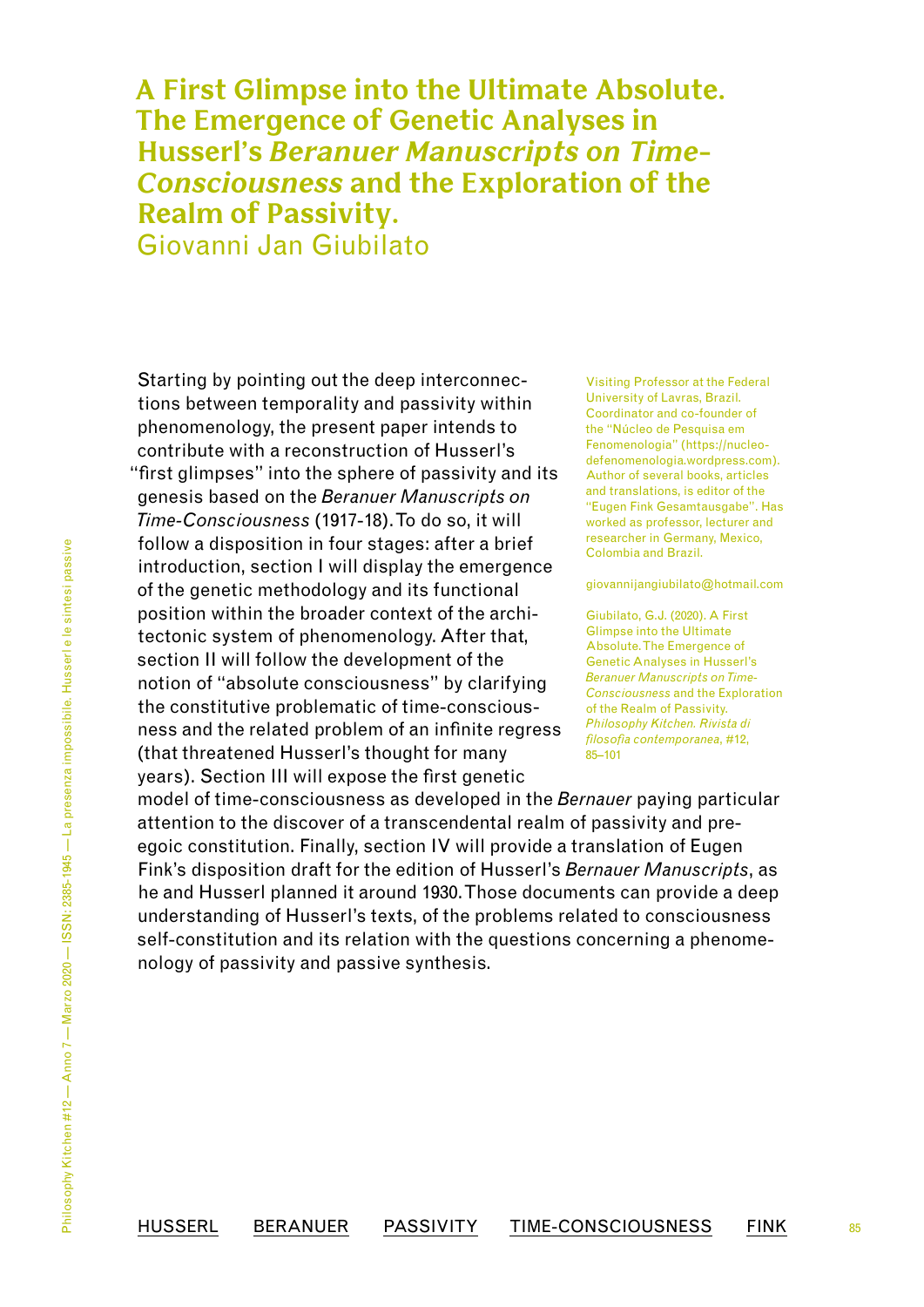*Ronald Bruzina in memoriam, whose work continues to inspire and make dialogues possible.*

### **Introduction**

In the famous paragraph §81 concerning phenomenological time and consciousness of time of his *Ideas Pertaining to a Pure Phenomenology* (1913), wherewith the so called transcendental turn of phenomenology was established, Husserl claimed that the transcendental "absolute" that had been «brought about by the reductions, is, in truth, not what is ultimate; it is something that constitutes itself in a certain profound and completely peculiar sense of its own, and that has its primal source in what is ultimately and truly absolute» (Husserl 1983, 193). Hence, the region of pure consciousness and its universal structures, this phenomenological *residuum* which the *Ideas* profoundly investigated and, first of all, opened up as transcendental field of re-

search, had to be considered not only as *constituting* **1** but also as constituted «in a certain profound and completely peculiar sense of its own». This means that the process of consciousness self-constitution cannot be thought as equal to the constitutive process of objects and realities in general within absolute consciousness itself. Moreover, this fundamental problem involves (in a still unclear manner) some "other" absolute, as "its primal source".

Aware both of the incomplete character of his first book of the *Ideas*, and of the methodological *ne-*

*cessity* of leaving «out of account the enigma of consciousness of time in [...] preliminary analyses without endangering their rigor» (1983, 194), in the following years Husserl undertook several attempts to sink, by means of transcendental reflection, into this "ultimately and truly phenomenological absolute", as his research

manuscripts and his academic activity clearly demonstrate. **2** Considered as one of the most interesting attempts to deal with the problem of time, the *Beranuer Manuscripts on Time-Consciousness* **3** represent the second great atlas of a phenomenology of time, yield by Husserl after the famous *Lectures on the phenomenology of the consciousness of internal time* of 1905 (Husserl 1991) and more than ten years before the famous *C-Manuscripts on time and time-constitution* (2006), written during the 1930s and where he examined the question concerning the ultimate mode-of-being of the transcendental subjectivity – which is the same, as Held (1966, vii) already specified, to question the vitality [*Lebendigkeit*] of life in its experiencing connection with the world. In particular, the *Bernauer* are resulting from the philosophical effort of someone who "for decades did not speculate about a new Atlantis but instead actually journeyed in the trackless wilderness of a new continent and undertook the virgin cultivation of some of its areas", and thereby did not excuses himself

**1** As Husserl (1983) states: «in its essence it is independent of all worldly, all natural Being; nor does it need any worldly Being for its existence. The existence of a Nature cannot be the condition for the existence of consciousness, since Nature itself turns out to be a correlate of consciousness: Nature is only as being-constituted in regular concatenations of consciousness» (116).

**2** Cf. in this sense his *Vorwort zum Jahrbuch für Philosophie und phänomenologische Forschung*, Nr. 2, 1916 (Husserl 1987, 65-66); the *Freiburger Antrittsrede* of 1917 on *Phenomenology, its research field and its method*  (Husserl 1987, 68-81), and the planned but never published essays on *Phänomenologie und Psychologie* and *Phänomenologie und Erkenntnistheorie*, both from 1917 (Husserl 1987, 82-205). See also the lectures on *Natur und Geist* from 1919 (Husserl 2001b).

**3** All the following quotations from this work and from all the writings listed in the references which are not in English have been translated, when necessary, by the author. To facilitate the intra-linguistic comprehensibility of the texts and avoid confusion between terms, I opted to keep the german word "*Erlebnis*" (experience, experiencing as mental process) into English translations.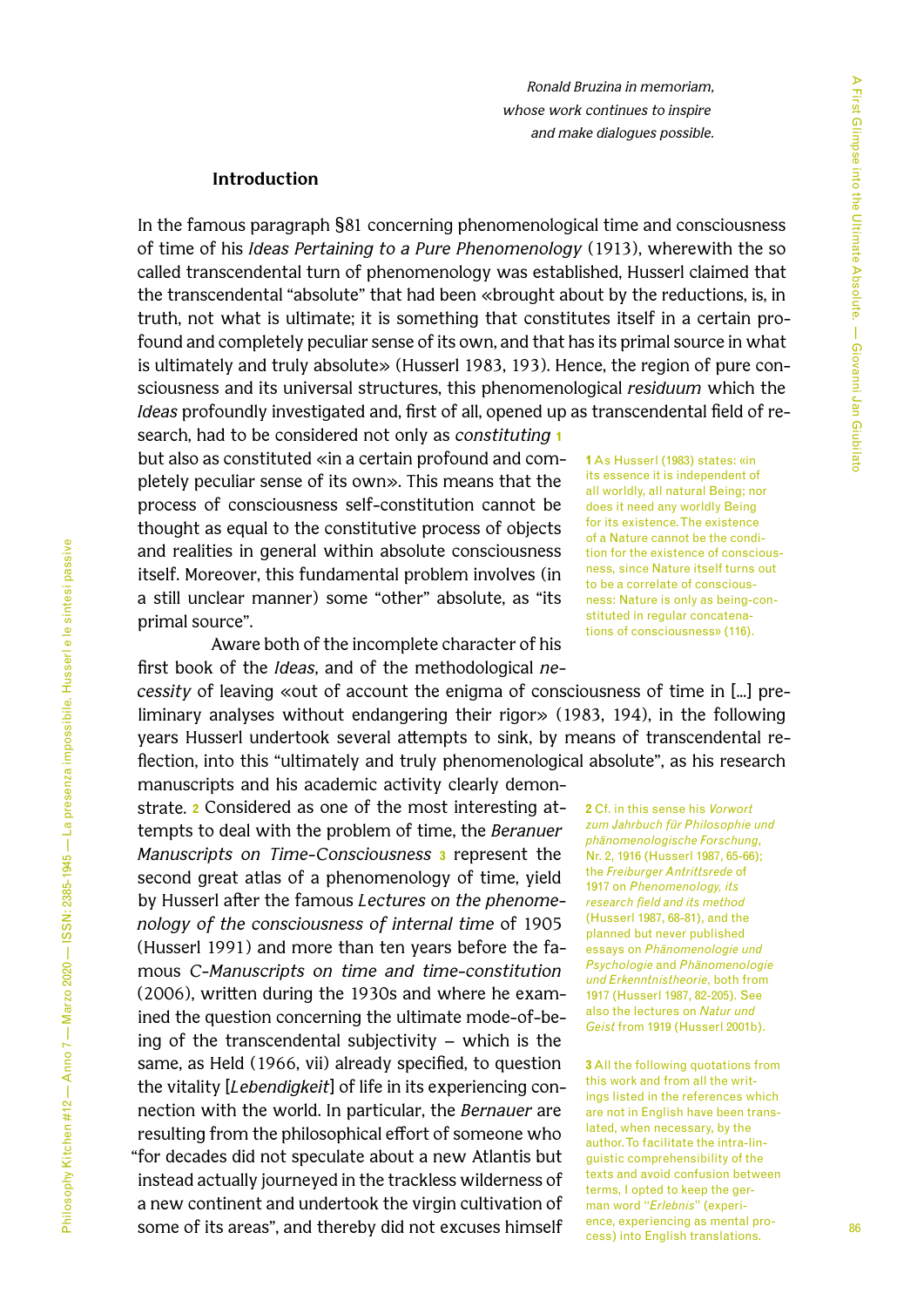«from the pain of undertaking travels in the new land» (Husserl 1989, 422) and exploring this sort of unknown continent. Written mainly during two different sojourns in the small village of Bernau in the Black Forest during 1917 and 1918, they have been considered for many years by Husserl himself his *magnum opus*. As Husserl wrote to Heidegger in 1918: «A great work is growing up for me here in the quiet high valley – time and individuation, a renewal of a rational metaphysics from its principles. Here in Bernau I was immediately, from the first day on, the 'other', my counter-ego, the better I, the 'feathered soul', to speak with the *Phaidros*» (1994, 130). On April the fifth of the same year, as Roman Ingarden later recalled (Husserl 1968, 152-155), during a visit in Freiburg Husserl told him that he was very busy, even ten hours a day in the silent solitude of the valley, «dealing with the immense attempt of a final clarification of the deepest problems of phenomenological constitution, and of their relationship with the consciousness of time» (153).

In fact the *Bernauer* represent one of the most comprehensive accounts coming from the period immediately after the publication of the *Ideas* of the phenomenological problems related to the self-constitution of the absolute consciousness and its original temporal flow. In this work Husserl explores in detail and for the first time (Cf. Niel 2010; 2013) the realm of primal-phenomenality: the passive genesis, the pre-categorical and ante-predicative foundation of consciousness' life, that is: the hidden and anonymous counterpart of consciousness' activity, what he calls «the nameless above all comprehensible, that which is above all, not standing, not floating, not existing, but functioning» (Husserl, 2001, 278). By virtue of this plunge into the constitutive depths of transcendental subjectivity and its historicity, this texts are one of the most important, but also less studied documents proposing a *new genetic approach* to the "enigma of time": that of transcendental temporality, the synthetic (self-) constitution of transcendental consciousness (or primal flow), and its hyletic levels of passivity and affectivity. The emergence of a phenomenological genetic method, which has proven its great importance both for the development of Husserl's thought during the 1920s and for its final configuration in the 1930s, is clearly documented by two main aspects: 1) a somehow "new", surely for Husserl at that time "innovative" theory of the «temporality in genetic consideration» (2001, 273-288); and 2) a new constitutive model of time-consciousness that could satisfactorily and properly explain also the peculiar sense of the self-constitution process. In this regard, Husserl was dealing since his *Lectures* (1991) with the threat of an infinite regress, caused by the fact that consciousness constitutive acts are constantly requiring new and deeper levels of activity in order to explain their constitution, which should be based upon this subjacent levels of the stream of consciousness. To escape this paradox in the *Bernauer Manuscripts* Husserl even developed the notion of some kind of primal flow of consciousness that should be nor *constituted* nor *constituting* any sort of objectiveness or of upper consciousness levels. To avoid the *regressus ad infinitum* regarding consciousness constitution, he tried to conceive the presence, at the bottom of the temporal consciousness, of a mere flow of original hyletic data – which had to be, in itself, unconscious. Phenomenologically it may be conceived as

a mere potentiality of possible perception, for which it would be enough an original process, such as an original process of sensory data flowing-off, fading-away, etc. which in itself, however, is not a time-constituting process, but that becomes one, and can at any time become one, only through a subsequent and collateral "apprehension" […] This process, just hypothetically considered, should not be constitutive for an immanent *Erlebnis* of first level. On the other hand, it should itself be a process of *Erlebnis* or "consciousness" (2001, 188).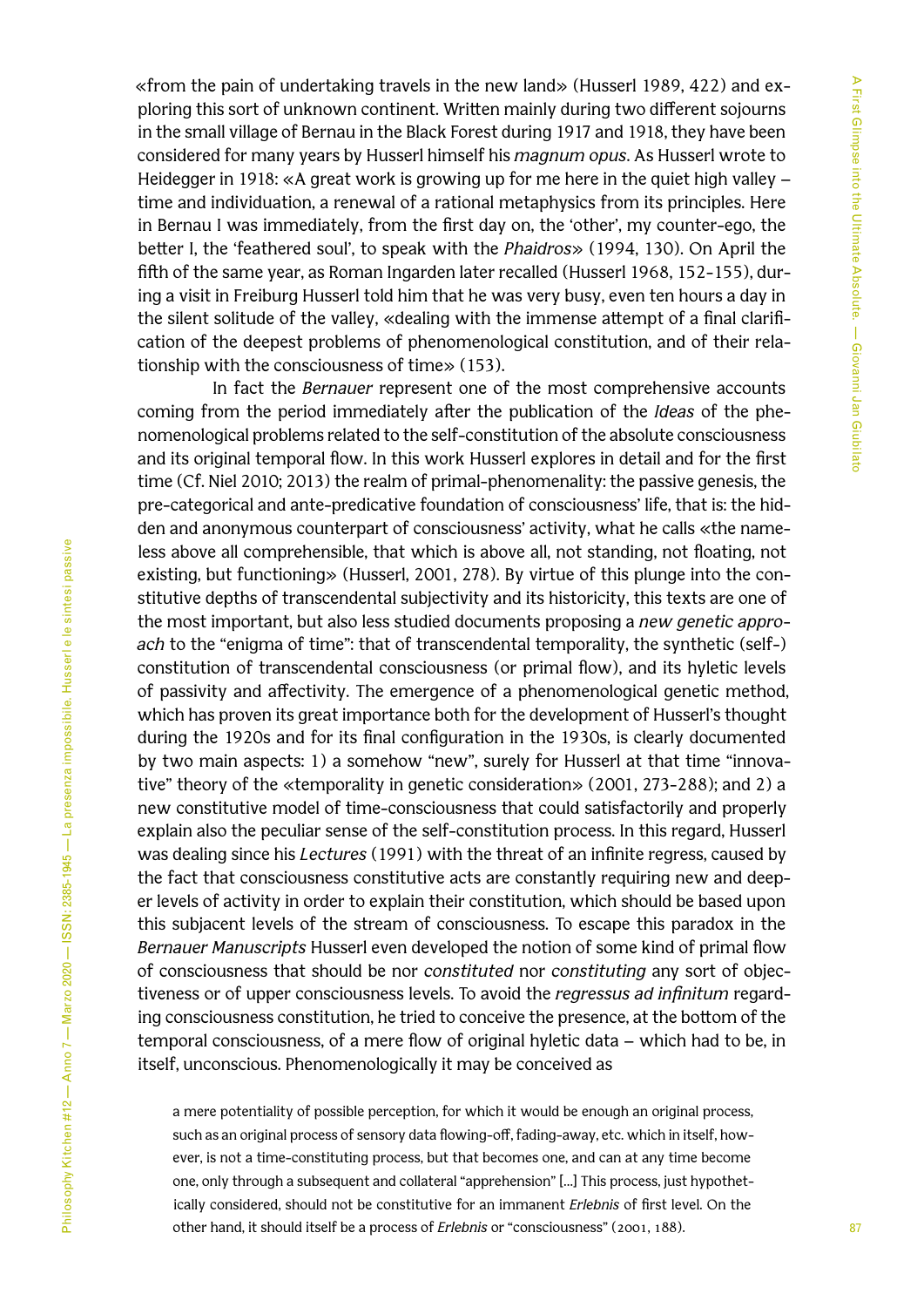Thus the essential character of this flow of hyletic data at the bottom of consciousness life would be precisely their lack of constitution, their "not-yet being constituted" as individual temporal objectivities. As Husserl writes: their «*esse* does not coincide with their *percipi*» (2001, 191), they *are* without *being perceived*. But then, Husserl wonders, in this case to is it still possible to speak of phenomenological data within the sphere of the original hyletic flow, if they're not perceived, end thus do not appear at all? Can a «process of primal life be without really being a process of consciousness? And can a process of consciousness be without being conscious of itself as a process?» (188). And finally, does the hypothetical assumption of a *nor constituting nor constituted primary flow* really shields the investigation from am infinite regression into more and more levels of non-constituted flows and intentional darkness? «Are we really well protected from the dangers of a infinite regress by the assumption of 'unconscious', unintentional, 'non-constituted' processes, and is this assumption conceivable at all?» (200). Since every apprehension [*Auffassung*] of some content [*Inhalt*] requires a lower constitutive level, from which the apprehensive act arises, even admitting that some king of grasping could have the ability to establish a connection with some kind of not-intentional flow of hyletic data, the resulting consciousness of constituted objectivities and of their temporal succession cannot derive from the mere succession of consciousness phases. In this case a time-consciousness would then be impossible, because – as Husserl established since his *Lectures* of 1905 – a mere (conscious) succession of consciousness phases does not ensure the consciousness of the succession itself, i.e. consciousness of time. Consequently Husserl had to face the challenge of transforming and deepening his reductive inquiry into a previously unexplored «pre-egoic sphere», i.e. the sphere where the original sensuality [*ursprüngliche Sensualität*] lies, and where protention and retention – those fundamental mechanisms of consciousness' life – are to be considered as «completely egoless sensual tendencies» [*völlig ichlose sinnliche Tendenzen*] (2001, 276).

On the basis of these premises, this shift towards original sensuality and the pre-egoic sphere corresponds precisely to the development of Husserl's thought in the following years, and more precisely to what he set in motion at the beginning of the 1920s with his *Analysen zur passiven Synthesis* (1966). These lectures, firstly given in 1920/21 and then repeatedly readjusted in 1923 and 1925/26, offer an examination of a highly diverse and rich field of research: that of «transcendental logic» – as Husserl firstly entitled them – or of «primal constitution» (1966, xiv). The discover of *passive syntheses* provided Husserl with the (possible) conception of a *passive genesis* that embraces a wide range of phenomena of association, such as affection, irritation effects on the ego, and all those passive experience-processes, according to which consciousness flow has to be considered, in itself (i.e. *an sich*), as a multi-layer structure of constitutive performances, actively and passively fulfilled. All those associative forms of passivity and genetic constitution are detailed in Husserl's text of the mentioned lectures. But the specific attention to a phenomenology of passivity corresponds also – and therefore is in complete harmony with – to the later results of the wide-ranging, systematic and architectural reflection on phenomenolo-

gy as a whole philosophical system **4** and on its different levels of implementation, which was the focus of the collaboration and joint-enterprise between Husserl and Fink in the 1930s. **5** The planned book on the *System of Phenomenological Philosophy*, on which Fink and Husserl worked together at the beginning of the 1930s, was thought to produce an overall systematization of

**4** On the phenomenological architectonic and the phenomenological sense of a system cf. Fink (1966, 2-3; 1988a; 1988b, 3-105).

**5** In this regard my interpretation is not in accordance with Zahavi's position, for whom Fink «failed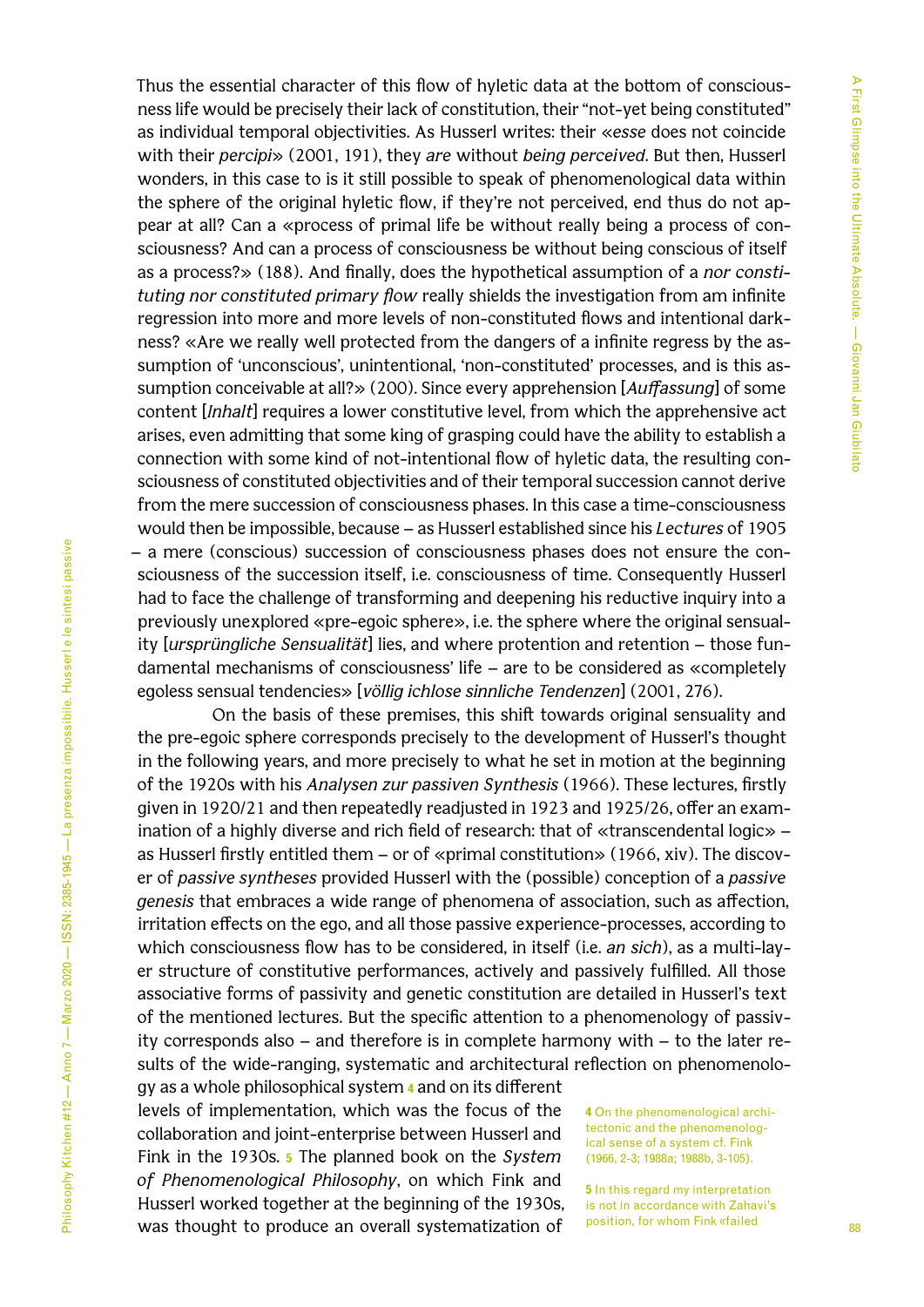the most diverse phenomenological analyses and their mutual relations, clearly according to a multi-levels structure that corresponded to a multi-levels theory of Being (Fink 1989, 8). Accordingly, the section where "primal intentionality" was discussed had to provide a theory on the

Phenomenology of 'Instincts' […] The primal intentionality still undifferentiated: successful constitution of Being as good; formation of the spaces of play [*Spielräume*] for the bodily perceptive movements [*Kinästhesen*]; the intentional finality of the primal drives [*Urtriebe*], the problem of the "unconscious' […] Phenomenology of primal association: the pre-ontic formation

to perceive the true extent of the transformation that Husserl's thinking underwent in the last period of his life» (1994, 3), and more in line with the proposal of Bruzina (2004), whose approach to both Husserl's philosophy in the 1930s and Fink's early philosophy as «dialectical interplay between two philosophical thinkers» (3) is not only strongly proven by Husserl's philosophical writings and correspondence, but also by Fink's own material, which is currently being published in his *Gesamtausgabe* (especially in the volumes 3.1 – 3.4).

of units within hyletic fields, phenomena of merging and differentiation within the primal passive sphere (Fink, 1988b, 8).

Hence, by pointing out the relation between temporality and passivity, the present paper intends to contribute with a reconstruction of Husserl's "first glimpses" into the sphere of the so called "ultimate absolute" and into its genesis at the most deeper level: the one of passivity, of sensuality and stimuli.

### **I. Static and Genetic Phenomenology**

For Husserl the only absolute Being is the "subjectivity" of consciousness, in which takes place the primal constitution (time-constitution or *Zeitigung*) of consciousness itself and of the universe of transcendent objects (i.e. nature in general). For obvious reasons of space, let us leave aside the question if this Cartesian starting point of Husserl's thinking – the apodicity of the *cogito* – had to necessarily block him the access to the ultimate character of transcendental consciousness – as Fink pointed out (2008, 37, 182-183) – or even produced an incapacity to establish the sense of the *sum* belonging to this *cogito*, i.e. the mode-of-being of that subjectivity, the constituting pole of what is constituted – as Heidegger's critique had shown in the early 1920s (Heidegger, 1994). From an immanent point of view, Husserl had basically two different possibilities to phenomenologically conceive consciousness primal flow: one that thinks it as a necessary process of constitution, that is, a process that generates the constitution of temporal objects in the immanent time according to the idetic law of *esse est percipi*; and a second one – as mentioned above – that proposes to consider constitution and intentional objectiveness as the exclusive domain of reflection, i.e. of a reflection that succeeds in annexing itself to a primal flow of hyletic data that would be (somehow) sufficient for the constitution of primordial hyletic units, but in need of some grasping (or apprehensions) for a real and proper constitution of objectivities. More importantly, according to Husserl both possibilities refer to the question of whether «the life of the ego is a constant process of constitution of (primary) phenomenological time and of immanent objects in it, or not» (2001, 204), whereas must be conceded that the ego somehow always makes experience «of this temporality all the time, [and] therefore one can also speak of a temporal stream of *Erlebnisse* that, however, are not at all what is ultimate» (204). So, if the deepest ("ultimate" or "original") level of the stream of consciousness is not the stream of the *Erlebnisse*, with its *noetic* and *noematic* structures and *continua*, what is consciousness in radical sense? Husserl sought answers to these questions already in a text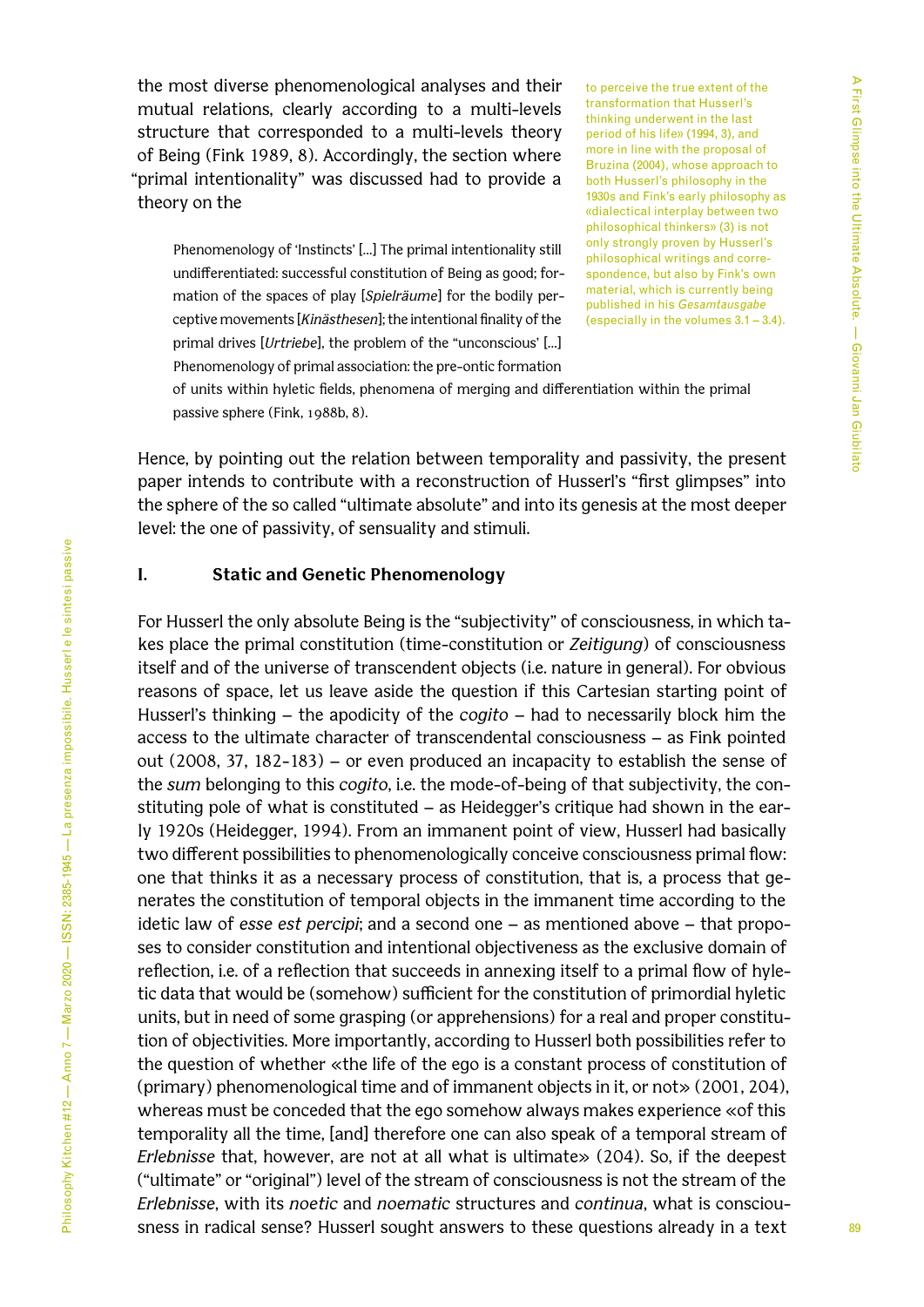the root and – with another image – the source of everything that 'Being' means and can mean. It is the root: it carries every other individual Being, be it immanent, be it transcendent. If Being is individual Being, that lasts and in its duration changing and not changing, is temporal being, then consciousness is no being. It is the carrier of time, but not temporal itself and not being temporal, which does not prevent it from finding a filling into time through 'subjectivation" (a certain kind of objectification) and then 'shaped' into something that lasts, into a temporal object. But in itself it is not temporal (2003, 70).

Quite interesting is the fact that here Husserl is already trying to think the transcendental (or pure) consciousness, the core or root of all constitution, as something that is "no being", and that is defined as "non-Being" and "not being temporal" because it is the carrier of time. Ten years later, in the *Bernauer Manuscripts*, we find Husserl trying to clarify the same question about the mentioned type, or modalities, of consciousness "subjectivation". This is one of the first observations of consciousness primal flow that can be described as *genetic*. Husserl's description proceeds here as it where a descent into the transcendental and innermost history of the ego, a regression deep down into the primal phenomenal sphere of subjectivity and its appearing: the primal-ego and its (self-)temporalizing life.

The identical, not an objective being, and not-temporal I as functioning pole (primal state) [*Urstand*] of the flow of *Erlebnisse*, the I as identical pole for every *Erlebnis* and for everything that is included in the intentionality of the *Erlebnisse* (e.g. nature as intended nature) is the pole for all the time series and, as such, necessarily 'supra'-temporal; the I, for which time constitutes itself, for which there is temporality and individual and singular objectivity in the intentionality of the *Erlebnis*-sphere, but which is in itself not temporal. Hence in this sense it's also not a 'being' but counterpart of all being, not an object [*Gegenstand*] but primal state [*Urstand*] for all objectivity. […] It's the nameless above all comprehensible, that which is above all, not standing, not floating, not existing, but functioning (2001, 277-8.)

The two different points of view on what consciousness ultimately is, exemplified by these two quotations, correspond to the distinction developed by Husserl between static and genetic phenomenology within the transcendental field of experience already discovered in the *Ideas*. In fact, in 1921 Husserl explicitly dedicated some pages to the analysis of static and genetic phenomenological methodology. They are found in the fundamental manuscript B III 10 with the title *Static and genetic Method*, partially published in the mentioned volume of the *Analysen zur passiven Synthesis* (1966, 336-345). This text is important not only because of the lucidity of the exposition and the attempt to systematize the phenomenological methodology by clarifying its different directions and its operational terminology, but above all – as it frequently happens in phenomenological practice – because of all the hesitations, deviations, evolutions and reshaping that it contains. Generally speaking, Husserl distinguishes here at least three different and main levels of phenomenology: «1) universal phenomenology of the general consciousness structures; 2) constitutive phenomenology; 3) phenomenology of the genesis» (1966, 340). If Husserl at first sight contrasts static or descriptive phenomenology with genetic phenomenology, and distinguishes from both of them the so-called constitutive phenomenology (that initially seemed to be part of the static, or an extreme fraction of descriptive phenomenology), later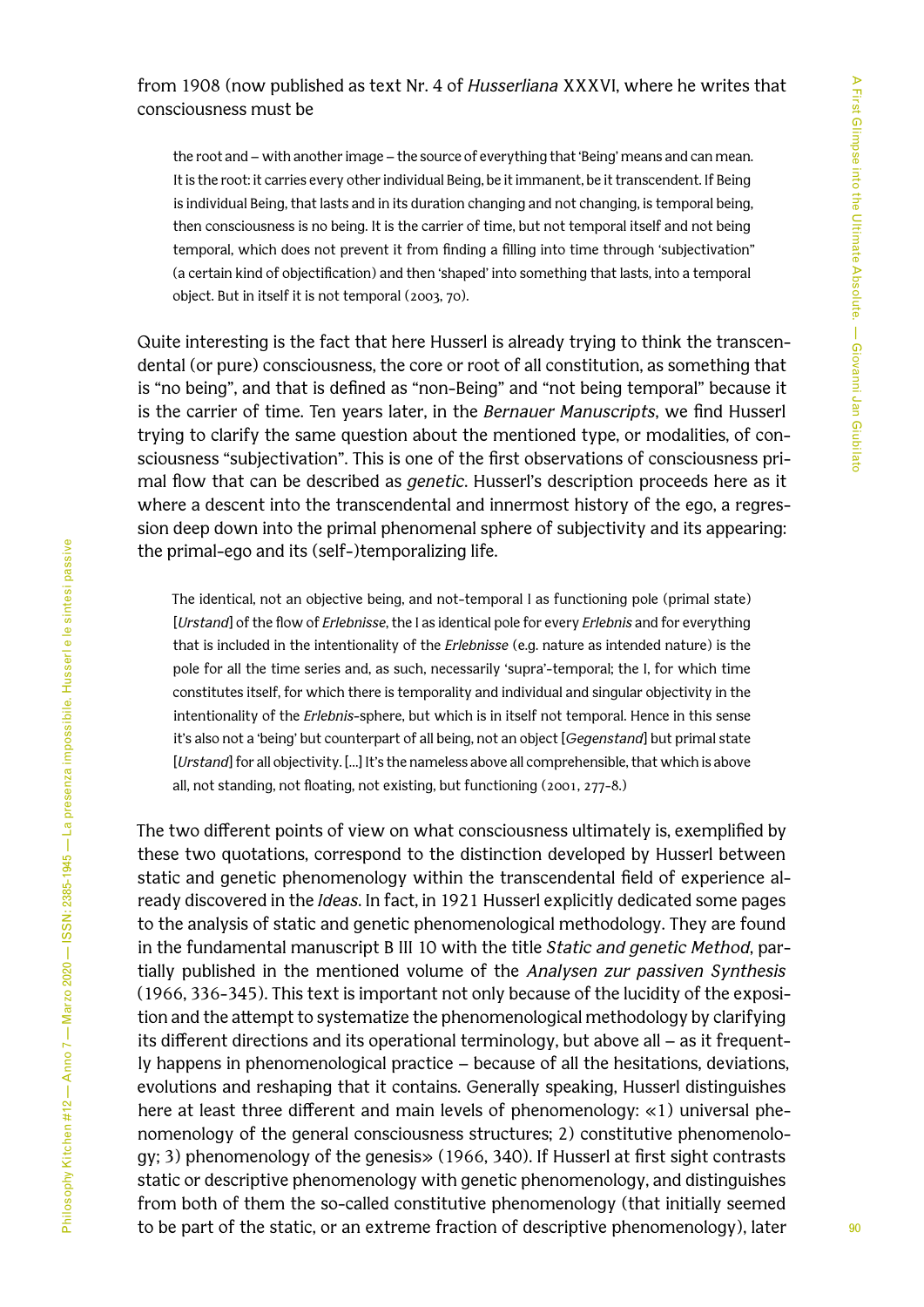however he considers constitutive phenomenology as more than just a bridge between the two spheres of methodological influence, and more than a simple link between the different phenomenological regions. In fact there is «another 'constitutive' phenomenology, the one of genesis, which tracks back the history, the necessary history of objectification and thus the history of the object itself as an object of a possible realization» (345). Static phenomenology is the universal phenomenology of the general structures of consciousness, i.e. a phenomenology of the eidetic forms of pure consciousness – regardless of their formation process or origin – investigated according to their teleological direction and noetic-noematic order within immanence. This research program, which traces the general structures of consciousness starting with the description of their mode of givenness within intuition, represents just a first-level phenomenology: it schematizes the intentional structures according to the three moments of *ego* – *cogito* – *cogitatum*. It is also called by Husserl analytical phenomenology, as it's an universal theory of consciousness, universal theory of perceptions and so of every possible objectivity according to its categorical variations. That is to say, static phenomenology describes the correlation between objectivity that appears as it appears for a consciousness and the subject (the consciousness activity) for which it appears. Through it, phenomenology has already set for itself the task of explaining those apriori structural forms which are essential for experience, and of analyzing the transcendental subjectivity that functions within them. Producing a "fixed typology", i.e. a general study of essential types and structures (*eida*) of the experienced world and of the experiential correlation between the subject and the world (cf. Husserl 1991b, 87), phenomenology has already prefigured the following stage of investigation. In fact, the static description of an intentional experience through the analysis of the correlation complex of noesis and noema, which constitutes the fundamental differentiation within consciousness intentionality, provides a transcendental guide to the study of this a priori correlation, which consequently leads into other, completely new paths of transcendental research. Since the thematic area of the transcendental phenomenology is the transcendental consciousness and its constitutive activity, the theory of transcendental constitution is one of the first main pieces of the intentional-constitutive enlightenment of the world-experiencing subjectivity and its correlative structures. The most fundamental activity of the transcendental ego is therefore the origination of meaning [*Sinnstiftung*], also called formation of meaning [*Sinnbildung*]*.* This creative, constitutive activity is, as Van Breda already in 1946 during the *IV Congrès des Sociétés de Philosophie de Langue Française* pointed out, "absolutely free", since it is «the direct and immediate expression of radical autonomy and thus of the inalienable freedom of the spirit as such» (Van Breda 1973, 280).

But at this point phenomenology has to deal with the following question: how has been generated this whole system of transcendental freedom? How it has come into Being, how it's been constituted? It is precisely the question of the genesis: the constitutive becoming, the realization of intentional experiences within consciousness immanence according to fixed laws and operations, among which Husserl considers *synthesis* and *temporalization* to be fundamental. The genetic constitution analysis shows that every intentional act, and every intentional object of this act, are the result of some intentional performances: «all intentional units are from an intentional genesis, are constituted units, and everywhere one can examine the finished units according to their constitution, according to their entire genesis» (Husserl 1974, 216). The main problem for genetic analyses on constitution and on the intentional synthesis and temporalization will be to figure out what kind of role does the

Philosophy Kitchen #12 — Anno 7 — Marzo 2020 — ISSN: 2385-1945 — La presenza impossibile. Husserl e le sintesi passive

Philosophy Kitchen #12 — Anno 7 — Marzo 2020 — ISSN: 2385-1945 — La presenza impossibile. Husserl e le sintesi passive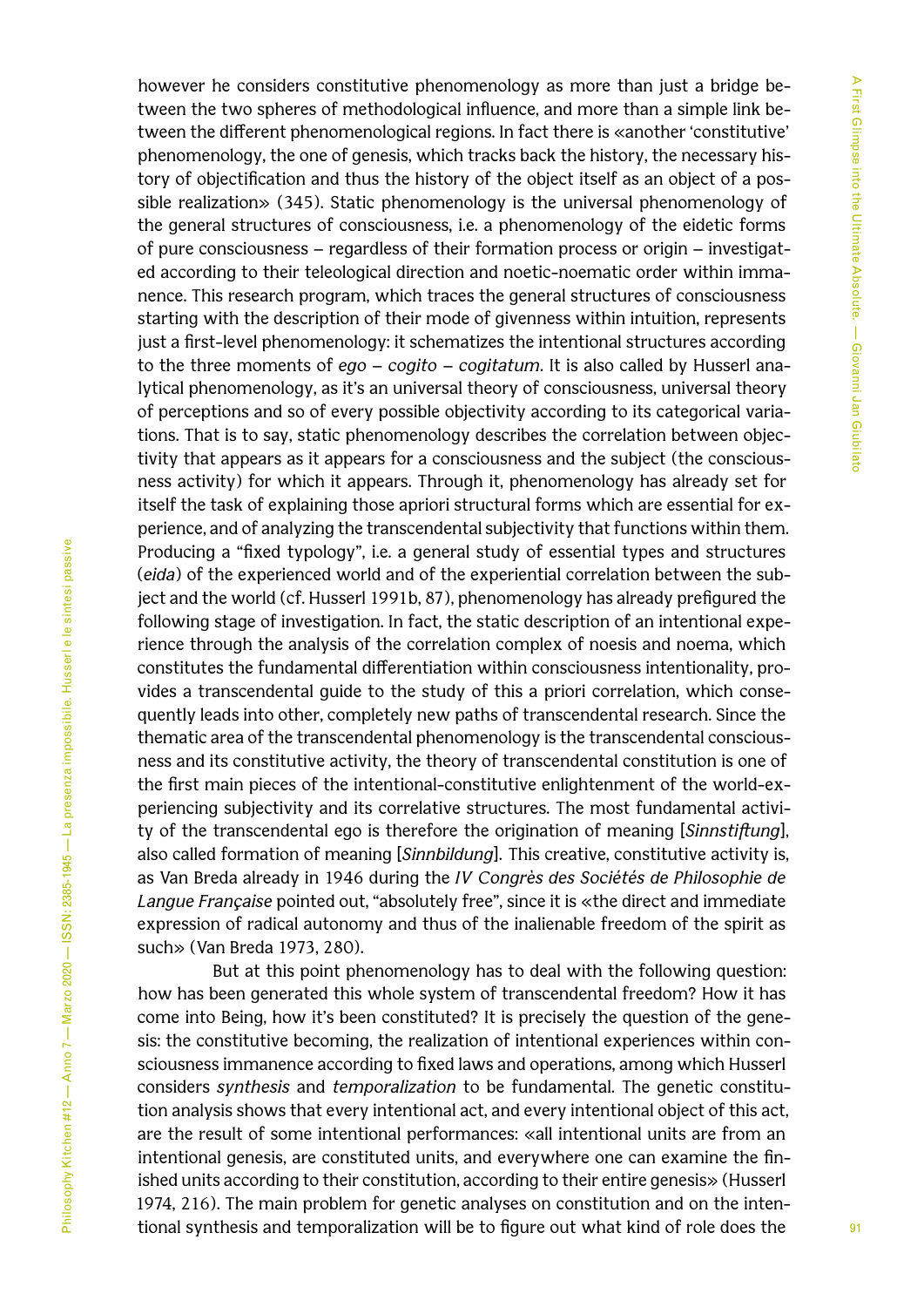ego actively plays in all this (cf. Almeida 1972). At this point, before approaching the problematic of genesis and entering the realm of passivity which is involved in it, we need to briefly clarify the relation between the pure, or absolute consciousness and the constitution (and self-constitution) processes.

## **II. Absolute Consciousness and Constitution.**

Providing a general account on the possible forms of objectivation within consciousness immanence, Husserl introduced the notion of *absolute consciousness* during winter semester 1906/07 in his *Lectures on ethics and the theory of knowledge* (1984), however without explicitly connecting the concept of absolute consciousness to the analysis of time-consciousness. This fundamental step took place around 1909, and is documented in the text Nr. 39 of the *Husserliana X*, where he writes:

What is given as unity, and, as we presuppose here, is adequately given as individual and thus temporal Being, is not really immanently given in the last absolute sense, namely not given as part of the absolute consciousness. […] Whatever is perceived, whatever is self-given as an individual object, is given as a unit of an absolute non-given multiplicity. […] To a certain extent, absolute consciousness lies before all unification, i.e. all objectivation. Unity is the unity of objectivation, and objectivation is objectifying, but not objectified. All non-objectified objectivation belongs to the sphere of absolute consciousness (1969, 283).

Another text from the lectures of 1909, published in the *Husserliana XXIII* as text Nr. 8 (1980, 265-269), shows clearly not only attempt to reconsider the notion of absolute consciousness, but also to overcome the model that guided Husserl's constitution analyses since the *Logical Investigations*, which was based on the operating of an apprehension-act over an apprehension-content. The sphere of absolute consciousness, inasmuch as it is pure experience of an object that is actually immanent in intentional consciousness, must be itself constituent of it. The character proper to the constitution that takes place in absolute consciousness is identified by Husserl in the notion of *double intentionality* (1969, 269). According to this theory, initially referred by Husserl especially to the operating of retention, to every intention belongs a double intentional-reference: the immanent temporal object (as unity of meaning) has to be constituted together with the unity of the consciousness flow which is conscious of that (now constituted) objectuality. On the basis of this theory of double intentionality Husserl can therefore affirm that the absolute flow of consciousness provides the original self-constitution, since the self-consciousness of the flow does not require an additional level of consciousness, but instead constitutes itself within and together every phase of consciousness and every object of consciousness. Moreover, each phase that makes up the absolute flow of consciousness possesses intentional reference to the phases of an immanent object, or of a plurality of objects, which are synthetically unified in a single *Erlebnis*. The double intentional reference presupposes a double intentional directedness for every ecstatic intention that forms the original horizon of consciousness life: i.e. for retention, protention and primal presentation. Husserl, however, in his *Lectures* of 1905 focuses almost exclusively on the precise determination of the retentional function, since it's fundamental for the constitution of the past and of the horizon of past events. To conclude, it can be noted that since the 1909 lectures, as a consequence of the researches conducted on the immanence of temporal objects, absolute consciousness is conceived as pure intentional and constituent consciousness, in the sense of an letting-something-appear process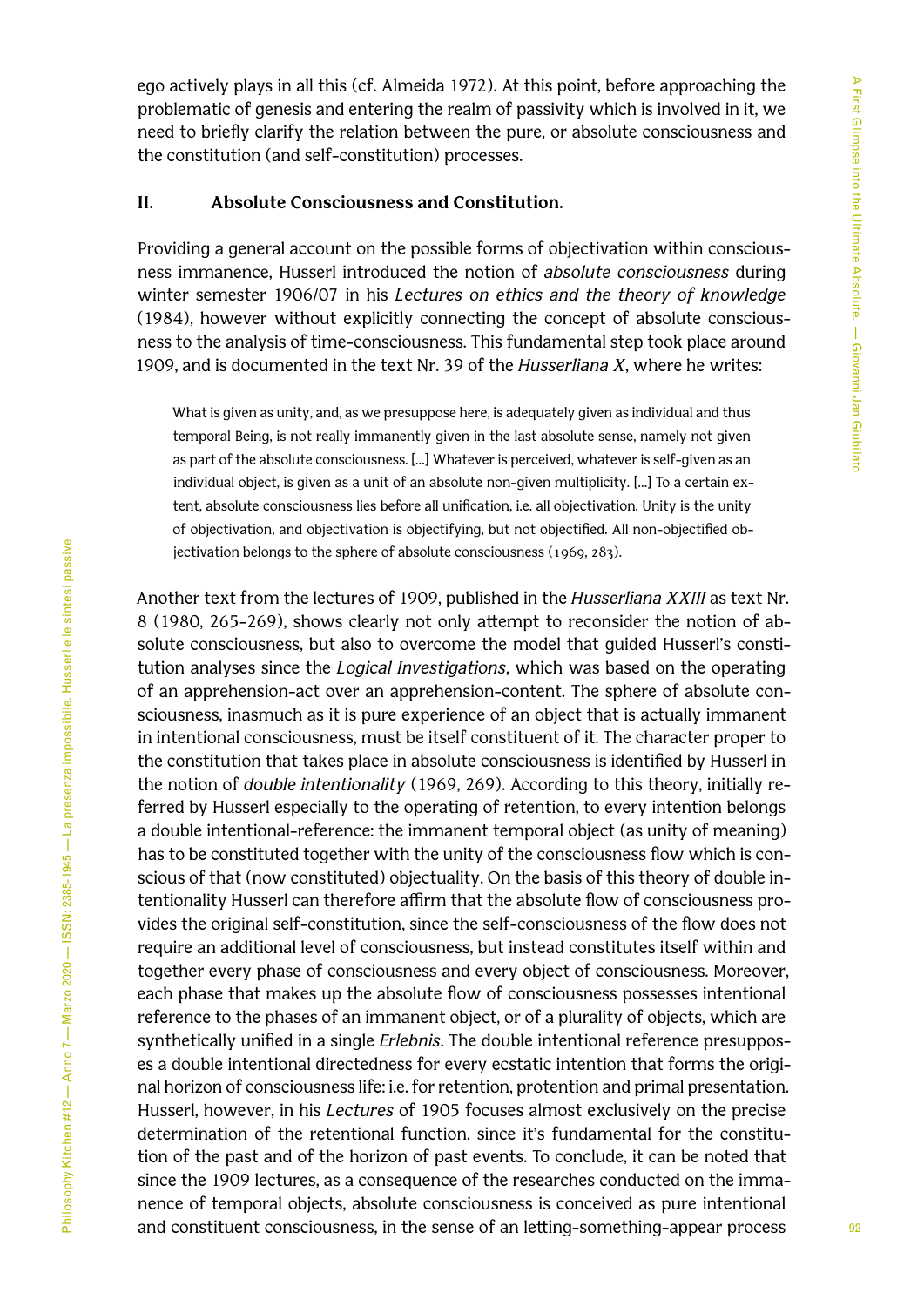that cannot be totally reduced to the immanence of that appearance. And it is only when the absolute consciousness goes from being a sort of pure and totally transparent *Erlebniss* (as in the first texts form 1906/07) to being an intentional constituent consciousness that absolute consciousness has to be also self-constituent consciousness, in order to avoid the well known problems related to the *infinite regress* and the model apprehension/apprehension content. But now the challenge lies in the explanation of this kind of absolute self-constitution and its genetic development.

# **III. Genetic Self-constitution: the Discover of Passivity and Pre-egoic Sphere.**

As we've seen, according to Husserl's belief it is not possible to find a solution for the problem of infinite regress by postulating a non-constituted primary flow, composed only of hyletic data. Then, it remains only one possibility to escape this sort of "bad infinity" (Hegel) that endangers the phenomenological theory of constitution and self-constitution of absolute consciousness. If it is not phenomenologically correct to assume any kind of *unconscious consciousness*, then the primal flow of absolute consciousness

constituting the immanent object of the first level should not only be a self-constituting process, i.e. a process that is itself 'perceived', 'internally conscious', but also in such a way that it would have to be in itself, without demanding new processes, conscious of itself, a process constituted for itself: thus a last primal process, whose Being would be consciousness and consciousness of itself and its temporality. How is this possible? (Husserl 2001, 191).

The only way to find a possible solution for the fundamental aporia of temporal analytics, to establishing the basic structure of time-consciousness and so to solve the problem of infinite regress, is therefore to think about self-constitution essentially as a movement of self-relatedness [*Selbstbezogenheit*] of the primal flow towards itself, and precisely a self-relatedness that is both constitutive and self-conscious. To achieve this goal Husserl's analysis need to move on two fronts: first of all they have to follow the constitution of the immanent objects, also called events of first level; at the same time to explain also the constitution of the secondary level, i.e. of the process itself. Therefore, to clarify how the *double directness* of intentional constitution can actually take place, in the *Bernauer* Husserl tries for the first time to develop a new approach, taking into account the role of *protention*.

The protention is that ecstatic directness of consciousness that finds its fulfillment [*Erfüllung*] in the being-conscious of the imminent, upcoming primary presentation. Protentional intentionality, stretched out towards future horizon as original consciousness of what is coming up from there, finds its fulfillment when that what was "about to happen" has become present in the consciousness as something present. Therefore, in the case of retention, the fulfillment process involves a coincidence between "where-to" of intentional directedness and the "where-from" of original presentation – technically called by Husserl *Gegenwärtigung*. This peculiar coincidence of anticipating the meaning of something individual with its (possible but not necessary) being-present implies a consciousness directedness which refers, in its "being stretched towards something", to a previous "where-to" of the intention. In fact, when an original protention reaches its fulfillment, that is to say, it is filled in the course of the conscious process and the aimed object is constituted as being-present, what appears to Husserl's micrologic dissection of the whole phase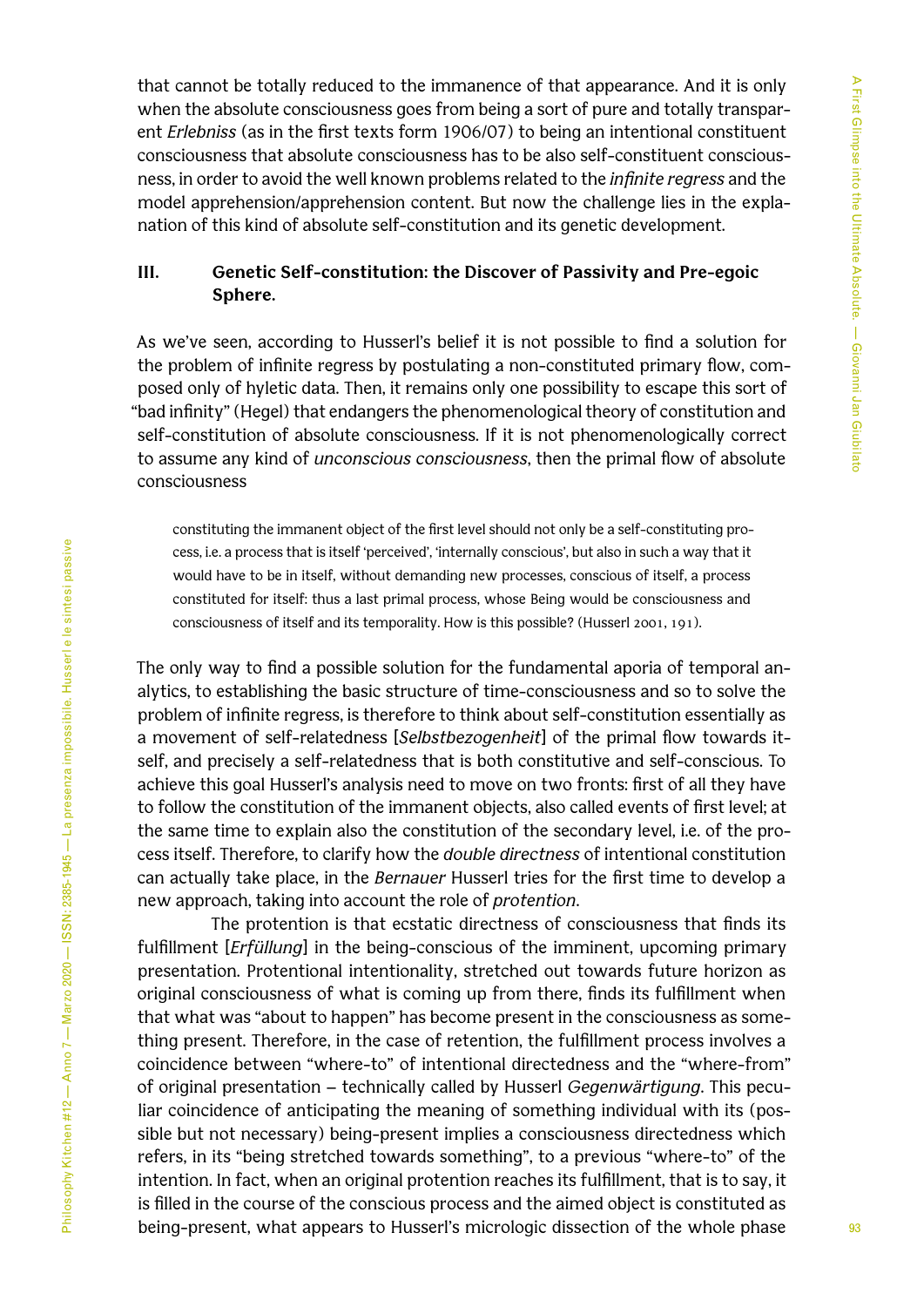of consciousness is, first of all, an empty, unfilled intentionality. This empty anticipation of what is to come, of what can come from the horizon of future, can turn into a consciousness-of-something as being present which has the character of the fulfillment.

The self-relatedness of the different phases of consciousness in the primary flow, i.e. the immanent primary phases and the phases of the flow itself – which is the keystone for the solution of the whole constitutive problematic – is connected, context of the *Bernauer Manuscripts*, with with the topic of intentional fulfillment. But as the self-constitution of the primary flow has been previously qualified as a process of double constitution, i.e. the constitution of primary and secondary objectualities (cf. Moran & Embree 2004, 29), then also the fulfillment within absolute consciousness must reveal a double intentional directedness. In the same way as the intentional constitutive directness of absolute consciousness, firstly identified in the *Lectures on the phenomenology of the consciousness of internal time*, had been distinguished in the double direction of longitudinal and transverse intentionality [*Langsintentionalität* and *Querintentionalität*] (Husserl 1991a, 85-86) – where the first refers to the flow intending itself in its flowing and the second to the intending of immanent objects that are enduring in immanent time –, the fulfillment process and its phenomenological results had to be investigated also according to two opposite but integrated constitutive functions: 1) the constitution of immanent time and of the objectualities that appear in it, and 2) the constitution of the original flow as such. Accordingly, Husserl distinguishes a *general* fulfillment, by which the self-constitution of the primal flow can happen, and a *particular* fulfillment, that synthetically generates a first level of immanent temporal objects.

Given that, after a comprehensive analysis of the general and particular fulfillment and after a preliminary consideration of protention and retention from a genetic perspective, Husserl has finally set the stage for a genetic inquiry into time consciousness and constitution. This is reflected by Husserl's emphasis on the dynamic and historical, almost teleological character of the fundamental structures of time consciousness, and its constitutive performance, constantly directed towards Being as primal constitutive result (Husserl 2004, 289-309). Later Fink called it *Urnoematisierung*, that is: the ontification process by which absolute, transcendental consciousness becomes worldly or human consciousness «in the deepest constitutive apprehension of itself» (Fink 2006, 43). Of course it involves a peculiar genetic temporalization of consciousness itself, whereby first of all it constitutes its own Being and perceives its own constitution as *being*. That is why it's called *ontification*. The main point here is that this innermost constitutive functioning of consciousness, and its teleological directness towards Being, presupposes retention and protention as indissoluble intentional interweaving. Therefore, Husserl is not only considering the interlace of intentional and protentional intentionality in relation with the other ecstatic directedness that originally concurs to forms the temporal field, i.e. original presentation (2004, 3-19), and the graduality of the fulfillment process that takes place within every consciousness phase (2004, 20-49) from a genetical point of view, but consequently he's also making the effort to conceive retention as motivation for protention, and the latter as an inverted retention. But then, Husserl asks, how is it possible to imagine the beginning of such a process of mutual and genetically interdependent relations of protention, retention and primary presentation? How could be the beginning of the primary flow phenomenologically given? It's necessary to take a sort of step back, and execute a regressive inquiry into the history of this constitution, into the sedimentations and different strata of consciousness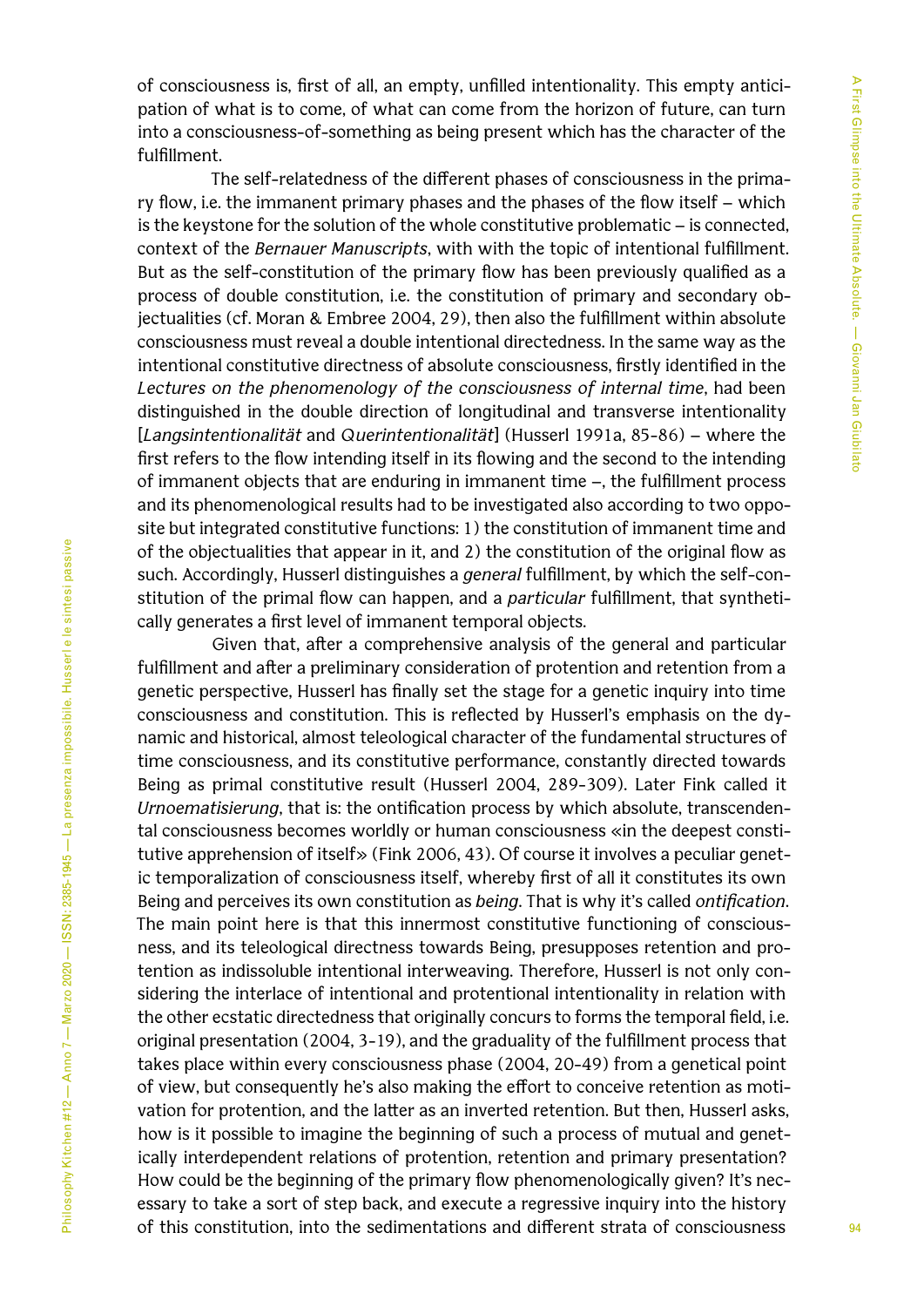Genetically the task would be to make understandable how even before the completed formation of a constitutive process, i.e. before the being-conscious of a temporal object, can and must be formed a consciousness, and a constitutive process. In other words, clarification of the idea of the awakening I, of an I, whose life begins, and how it necessarily had to become a life of consciousness (2004, 13-14).

To examine the genetic beginnings of consciousness life, as life of an awaken I, will bring Husserl in the following years to deal intensively with the problems concerning the borders of phenomenality and with the questions regarding e.g. intentionality in the mode of wakefulness and in the mode of being-asleep, a phenomenology of instincts and of affectivity (Husserl, 2014). A systematic preliminary delineation of all those fields of study and phenomenological research – which Husserl understood as an infinitely ongoing philosophical joint work between generations serving as first maps of unknown lands to subsequently fix trough phenomenological proofs undreamt-of discoveries of the transcendental continent – had to ground itself on a previous explanation of how "a real beginning of the constitution of the ego and of the immanent hyletic, and in general of the inner temporal field must look like, which is presupposed for the universal constitution of the primordial and of the completely objective world of experience of this ego" (Husserl, 2002, 469). But the role that the Ego plays in all this as functioning pole, or primal state [*Urstand*], of every imaginable and constitutable flow of *Erlebnisse*, that necessarily has in it its principle of unity and motivation, is not immediately apparent in Husserl's analysis of the *Bernau Manuscripts*. Only the texts Nr. 14 and 15 (2004, 274-286) are explicitly dedicated to a genetic consideration of the correlation between the flow of *Erlebnisse*, the I, and the domain of "pre ego" which, since the *Ideas I*, could not trivially reduced to a mere formal pole of identity for the multiplicity of phenomena. This movement of regressive inquiry towards the primordial phenomenon, the original field of experience for transcendental phenomenology relies on a special phenomenological reduction, which has been – as Husserl says – until now implicitly performed. The regression towards the «absolute *primordium*», that Husserl will later in the 1930s call the «flowing present of the transcendental world-consciousness» (2006, 132), goes together with a peculiar reduction to the «original sensuality» (2004, 275).

In fact, as we enter the realm of pure subjectivity through phenomenological reduction, on, it becomes clear that we have to distinguish two different things here. The reduction that gives us an a priori and necessary structure is the abstraction from the ego and from everything that is ego-related – which is a mere abstraction of course, but an important one. And then, in the first immanent time level, we have sensory data and sensual feelings (2004, 275-6).

This hidden sphere is called by Husserl the realm of original sensuality, where the sensual tendencies that are absolutely ego-independent lie. And he divides further this transcendental region in two sectors. 1) If the reduction to pure sensuality is not carried out completely, what is revealed is the sphere of irritability: the transcendental empiricism affections and reactions to affections, to sensory stimuli, in which the ego plays a passive role. Affections are there for an ego that suffers them – and reactions do not arise voluntarily from ego's free will, on the contrary everything proceeds as involuntary reactions, not proper "actions". This is the region of pure stimuli, and of the re-actions to them. 2) A second moment of this reductive inquiry reveals the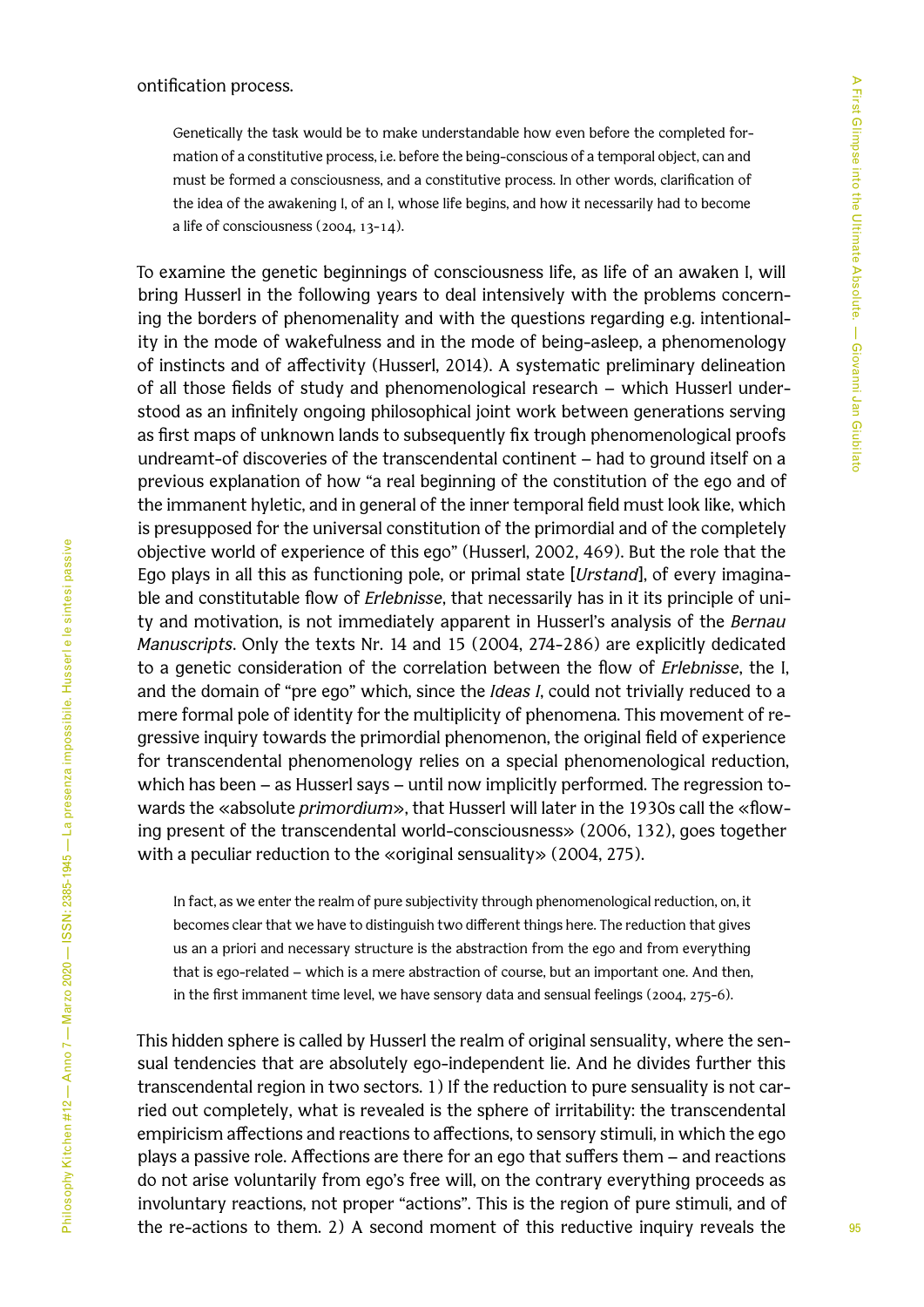*intellectus agens*: the area where the ego is active, where acts come voluntarily from the ego itself. Within this sphere a further distinction is possible: on the one hand, the ego's active moment in which it directs itself toward an object, from which it has been affected, in the manner of attention and grasping; on the other hand there are spontaneous acts in the strict sense of the term, which do not presuppose any previous affection to be produced.

But how is then possible to grasp within consciousness, and thanks to transcendental reflection, this ego while being passive? After all, to grasp something means to have it as object of the grasping, i.e. as object of reflection:

 <something> is given with an irritating character (stimulus, i.e. irritating whistle) or with a character of "formation", of some demanding, and it's now pointing regressively to a correlate, something existing together, that lies in a new dimension, precisely the "I do this", "I achieve the action", and here we encounter the pole, something identical, that is not itself temporal (2004, 278).

This egoic pole, this "something" identical and not itself temporal (as immanent time of constituted unities) can be accessed only by way of its actions. It's localized temporally by its acts and states. Hence, the "I do this", "I achieve the action", i.e. action and affection and their constitutive process have to be distinguished from the process by which sensory contents can become present, i.e. from the presentation of immanent temporal objects, to which Husserl has so far dedicated himself. The original egoic pole, which is not temporal or quasi-temporal, is essentially determined by the actions of an *original praxis*: the necessary correlate of the stimuli – originally given within the sphere of irritability – is the agent of all actions, the identical pole to which they all refer, the pure ego. The pure ego is the identical, practical reference for all experiences, that "something existing together" the process their genetic constitution. Promptly Husserl can return to the problem of infinite regress, reformulating the question in terms of affection and action, that is to say: with the terminology that pertains to the domain of the pure ego. Here he describes the difference between an event that has been grasped by the ego and an event that has not been grasped, but still has been constituted withing absolute flow of consciousness, and therefore that is potentially graspable. This possibility produces an affection on the ego, and the potentiality involved in it the realization of it leads the ego to turn his attention (his active grasping) to what is affecting him, that is: leads to an intentional grasping of the event.

However, the whole mechanism turns into a problem as both the affection and the (possible following) intentional grasping are considered themselves as *Erlebnisse*, that of course can be intentionally grasped and upon which can be phenomenological reflected. In fact,

for all the affective tendencies (the impulse, the appeal to the ego to react by turning towards it) that I grasp as something noticeable in the reflection [...] one could ask whether they are something that necessary pertain tho the background. But then all those tendencies (as a noticeable ones) must not carry with them tendencies of a new level, these again and so in infinitum? (2004, 285).

If affection belongs to the not noted and not grasped, but always graspable sphere, which lies, so to speak, in the background of consciousness, then every affection must necessarily be accompanied by an affective tendency of second order that could "call" the ego to attention, and signal the object that is liable to turn attentive, ensuring the observability of the firstly not-grasped affection of first level. And so, the discover of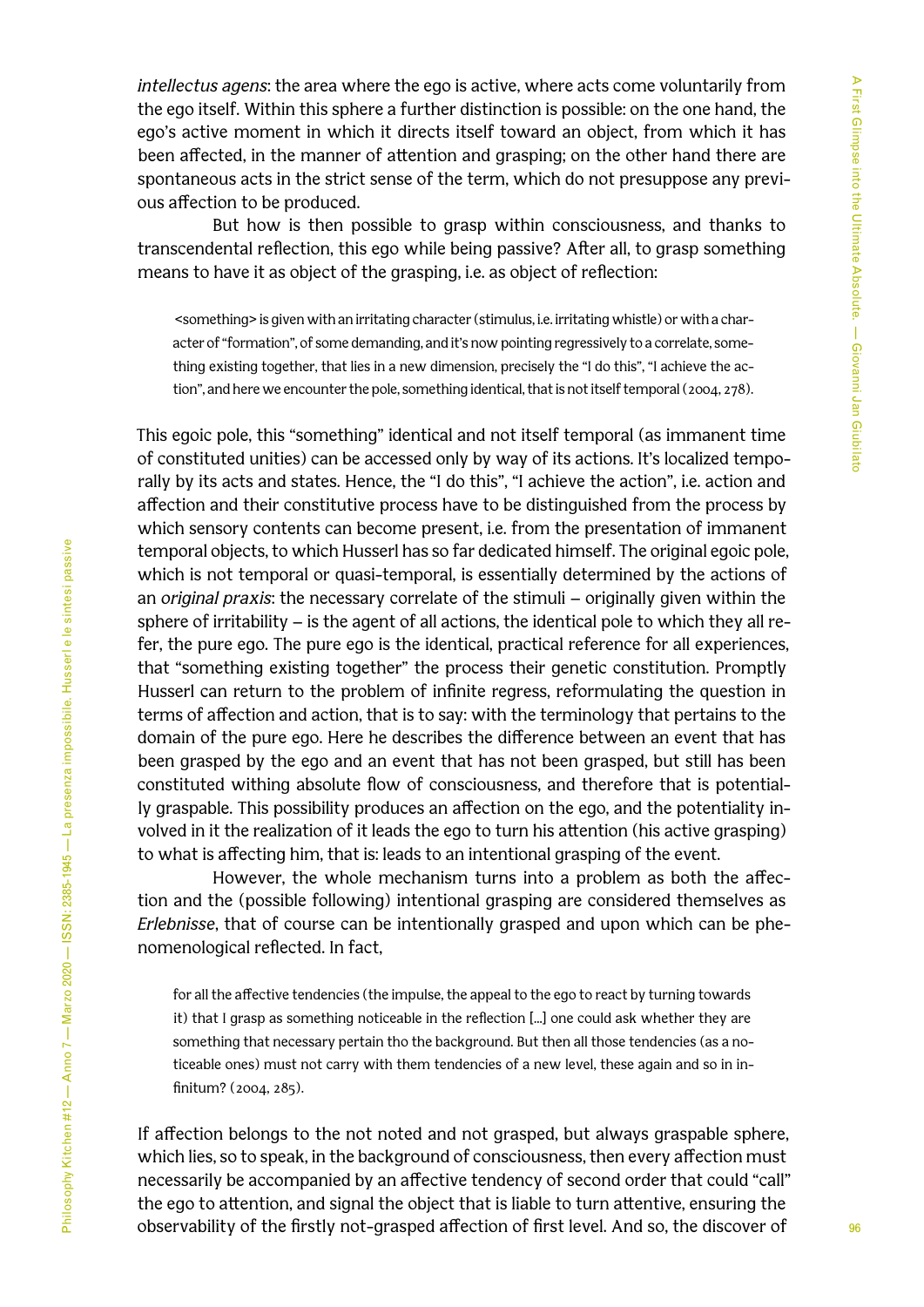a genetically constitutive sphere of tendencies of affection and original sensuality, i.e. the first glimpses into the sphere of passive genesis and passive syntheses – which affect the Ego and nonetheless, in this passivity, are essential for the constitution process of a coherent world of experience – will concretely open up the curtain on a multiplicity of *Arbeitsprobleme*, whose complexity and – in a certain sense – extra-phenomenality will rather make more difficult the comprehension of the phenomenological «ultimately and truly absolute» (1983, 193). The obscurity surrounding «the nameless above all comprehensible, that which is above all, not standing, not floating, not existing, but functioning» (2001, 278) will still remain a dilemma for Husserl, as the whole collaboration with Fink (Giubilato 2017, 232-239) and even the later work on the *C-Manuscripts* (Husserl 2006, 300-376) clearly show.

## **IV. Eugen Fink's disposition draft for the edition of Husserl's**  *Bernauer Manuscripts* **(1930).**

As Roman Ingarden visited Husserl in Freiburg in 1927, the discussion between the two inevitably fell on the phenomenology of time, and especially on Husserl's *Lectures* of 1905, which at the time were being edited by Heidegger – and were finally published in 1928. But during the conversation suddenly Husserl invited Ingarden to come back the next day, as he wanted to show him something «something much more important» (Husserl 1968, 155). In fact, the following day Husserl showed Ingarden a large folder containing manuscripts – about 600 pages of stenography – from his stays in Bernau in 1917 and 1918 and asked Ingarden to prepare them for a publication. Despite his grateful emotion, Ingarden had to refuse, knowing that he could not complete what he called an almost impossible undertaking, and that only Husserl himself could have completed it. As a result, Husserl entrusted the manuscripts to his new assistant Eugen Fink. The fact that Fink began working on them already in the early months of his time as Husserl's student and assistant is demonstrated by the numerous notes in his personal notes (Fink 2006; 2008). But the familiarity with this material is documented even more significantly by the observations, including criticism, made during the drafting of a summary index (dated December the Third, 1928, cf. Fink 2006, 251) and also by an attempt to arrange the manuscripts, compiled together with the sketch of a premise (cf. Fink 2006, 378). Fink's disposition drafts for the publication (planned together with Husserl around 1930) of the *Bernauer Zeitmanuskripte* were collected by Fink himself together with some other materials of the time – specifically, those relating to the concomitant project to elaborate and write a *System of phenomenological Philosophy* – and delivered in 1969 to the Husserl Archive in Louvain, where they are now catalogued as L I and L II (Bruzina 1993; 1994). The following text, translation of Eugen Fink's original disposition draft for the publication of the manuscripts, has been published in: Fink (2008, 347-356).

**– – –** 

E. Fink's disposition draft for the publication of the *Bernauer Zeitmanuskripte* from the first period of editing – i.e. before the complete new editing and the new book manuscript *Zeit und Zeitkonstitution*, which contained only a few manuscript texts by Husserl.

Disposition draft for Edmund Husserl's *Investigations on the Phenomenology of Transcendental Time*.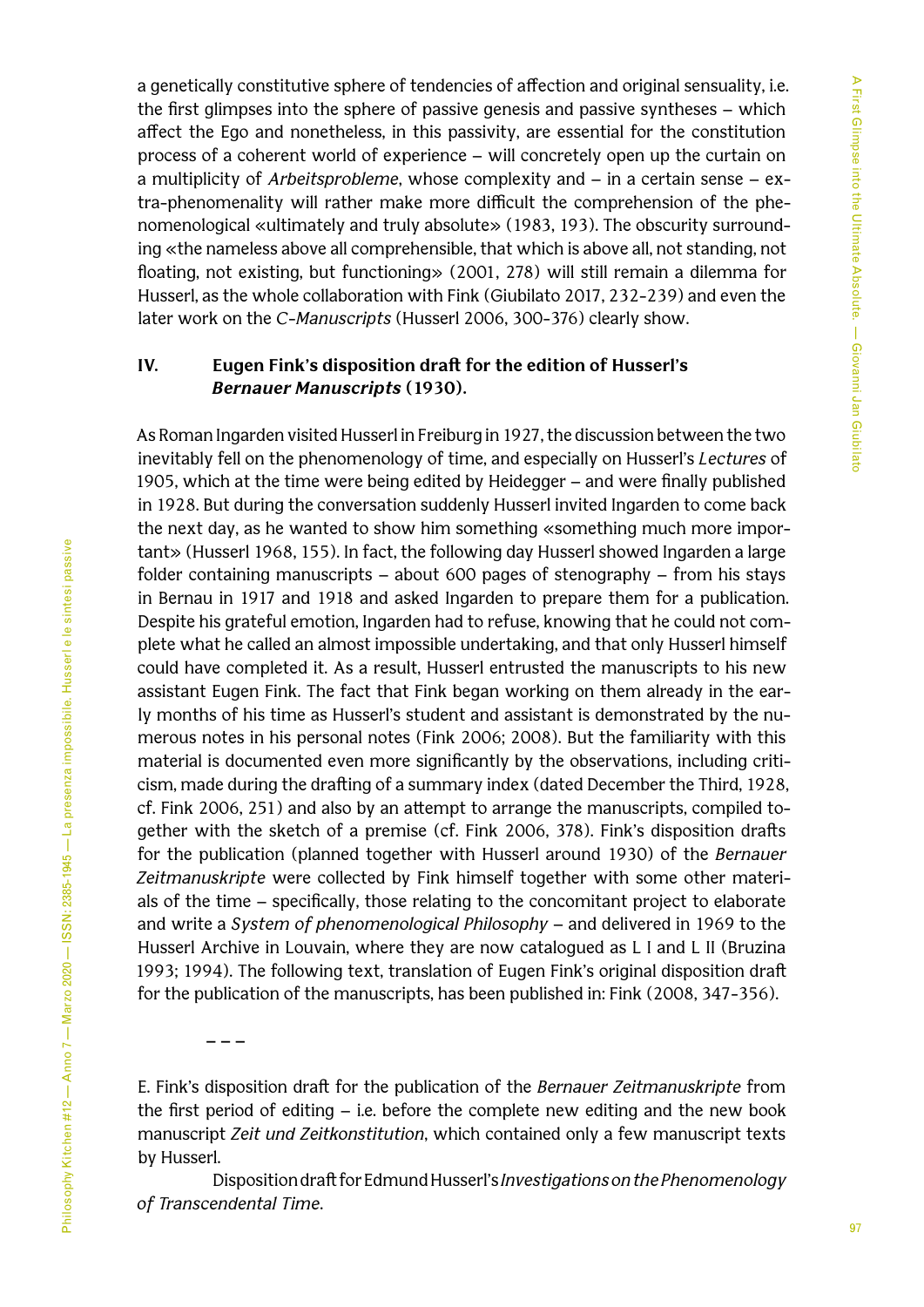## **Introduction**

The problem of transcendental time: in these treatises fundamentally within the egological reduction. Connection with the *Ideas* (cf. Husserl 1976): the reduction carried out there as reduction of the first stage; characterization of the exposition of the transcendental time problem in the *Ideas* and in the "*lectures*" (cf. Husserl 1969). New presentation of the phenomenological reduction and articulation of the phenomenological problem of constitution. Layout of the treatise.

- 1. Section: Analysis of immanent time: (Intentional analyses of perception, memory, a detailed analysis of recollection. - The immanent time as a multi-dimensionality of times, demonstration of the descriptive differences between temporality of acts and time of hyletic data, of the time of immanent apriorities (eidetic relations analysis of consciousness of succession).
- 2. Section: The constitution of immanent time: (The acts as units in the phase manifolds of the inner time consciousness; time and time modality, objectivity of the time modalities, apprehension and apprehension-content, problem of immanent perception; analysis of the time intentionality, protention and retention, determination of the "phenomenological" character of the "fading-away", discussion of apparently possible interpretations. - The whole section deals *in extenso* with the problem of individuation, however, in the immanence; plots of a temporal noematic!)
- 3. Section: The self-constitution of the inner time consciousness: (The fundamental aporie of infinite regress and its overcoming by the phenomenological restitution of an Aristotle-Brentano Doctrine! Diagram of time. Time and I: the monadological unity of transcendental time; a-temporality and temporalization of the I).

Approximate disposition of the manuscripts: **6**

Introduction: various manuscript beginnings, but above all parts from <the> manuscript "*Zur Lehre von den Zeitmodalitäten*" (see infra).

6 The text between the brackets indicates the manuscript classification in Husserl-Archiv (HA) and the correspondence with the published Husserliana (Hua) volume, when available.

- 1. Section:
	- 1. ,,*Erinnerung als Voraussetzung der Vergleichung und Identifizierung*" (= HA L I 11/9-10, Hua XXXIII, Beil. XIX; HA L 111/11-18, Hua XXXIII, Text Nr. 22).
	- 2. "*Das Bewußtsein und seine Form der immanenten Zeit*" (= HA L 118/1-4, Hua XXXIII, Beil. XXI).
	- 3. "*Empfindung und transzendental apperzeptive Wahrnehmung*" (not from Bernau, some pages published in Hua X, Beil. XI, S. 124-126).
	- 4. Some parts from "*Akte als Gegenstände der phänomenologischen Zeit*" (= HA L I 1311-14, Hua XXXIII, Text Nr. 6).
	- 5. Some pages from "*Eidetische Gestalt der seelischen Innerlichkeit*" (about hyletic data and their time) (= HA L I 17/3-6, from which are taken the pages 5-6 in Hua XXXIII, Beil. XV).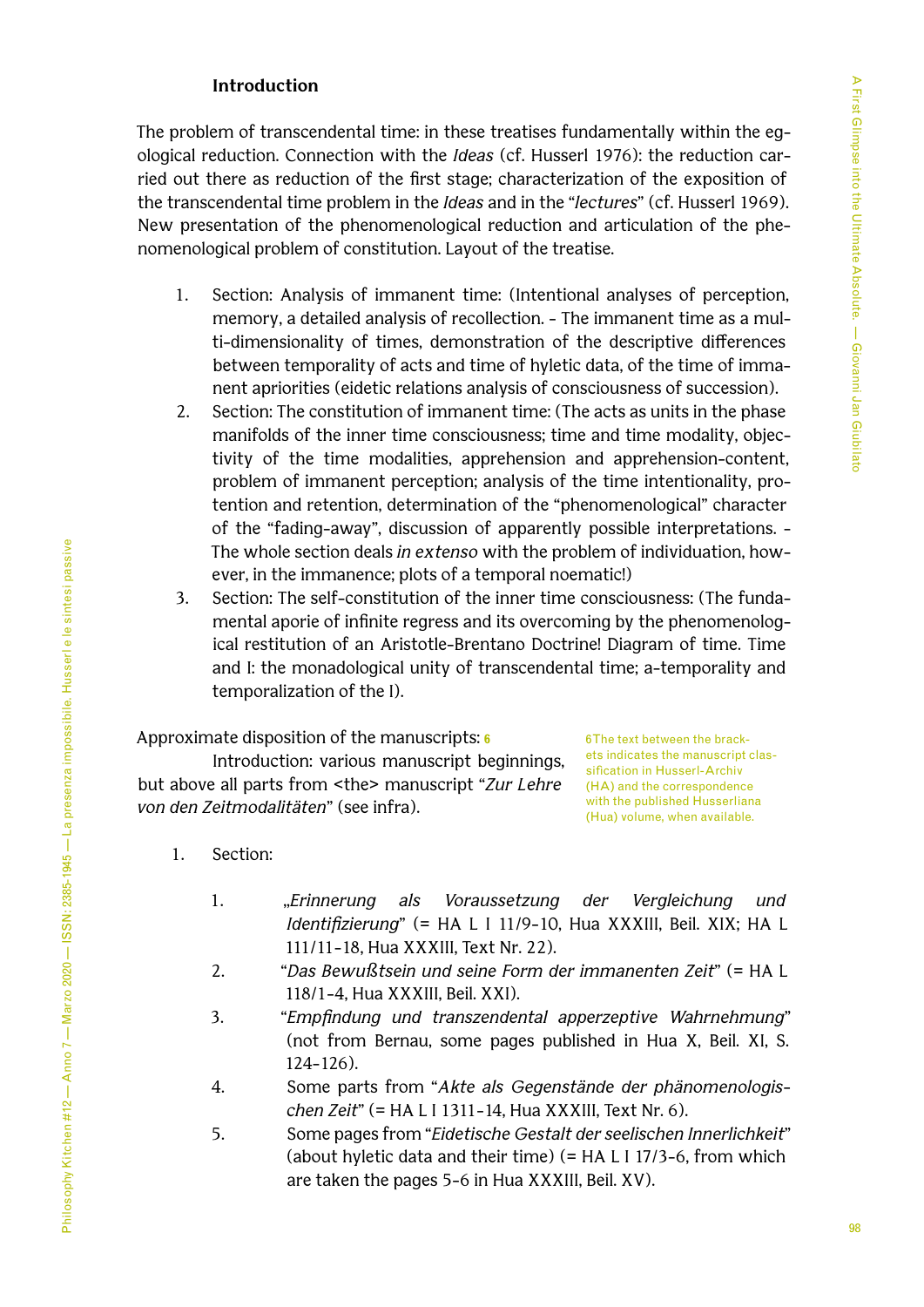A First Glimpse into the Ultimate Absolute. — Giovanni Jan Giubilato 99A First Glimpse into the Ultimate Absolute. — Giovanni Jan Giubilato

- 2. Section:
	- 1. "*Auffassung und Auffassungsinhalt*" (= HA L I 12/11-19, Hua XXXIII, pp. 153-163 and Beil. IV; HA L I 19/1-12, Hua XXXIII, Text Nr. 9).
	- 2. "*Zeit und Zeitmodalitäten*" ( = HA L I 21/4-21, Hua XXXIII, Text Nr. 10 and Beil. V).
	- 3. "*Zur Lehre von den Zeitmodalitäten*" ( = HA L I 21/24-39, Hua XXXIII, Text Nr. 7).
	- 4. "*Objektivität der Zeitmodalitäten*" (EFA B-II 64a-73b = HA L I 5/1-15, Hua XXXIII, Text Nr. 5).
	- 5. "*Das Ineinander von Retention und Protention*" (= HA L I 16/1-13, Hua XXXIII, Text Nr. 1 and Beil. I).
	- 6. "*Wichtige Ausführungen über Retention und Vergegenwärtigung*" (= HA L I 14, of which only page nr. 8 has been published in Hua XXXIII, Beil. III).
	- 7. "*Retentionale Modifikation und kontinuierliche Modifikation überhaupt*" (=Transcription by Edith Stein, HA L I 4/2-9, Hua XXXIII, Text Nr. 3).
	- 8. "*Das Formensystem in der Zeitkonstitution*" (= HA L I 2, Hua XXXIII, Beil. VII-X).
	- 9. "*Die ß-Blätter*" (= HA L I 311-7, Hua XXXIIl, Text Nr. 13).
- 3. Section:
	- 1. "*Neuer Versuch der Aufklärung der Strukturen des Zeitgegenständlichkeit-konstituierenden Bewußtseins*" (= HA LI 15/3-38, Hua XXXIII, Text Nr. 2, 11 and Beil. VI)
	- 2. "*Das Ego und die subjektive Zeit*" (= HA B II 10/3-8, Hua IX, S. 415- 418; HA B II 10/13-
	- 3. 14; HA B 1I 10/17-21, all not from Bernau)
	- 4. "*Eidetische Gestalt*" (= HA L 117/9-13, Hua XXXIII, Text Nr.15)
	- 5. "*Der Erlebnisstrom und das Ich*" (= HA L I 20/2-6, Hua XXXIII, Text Nr. 14)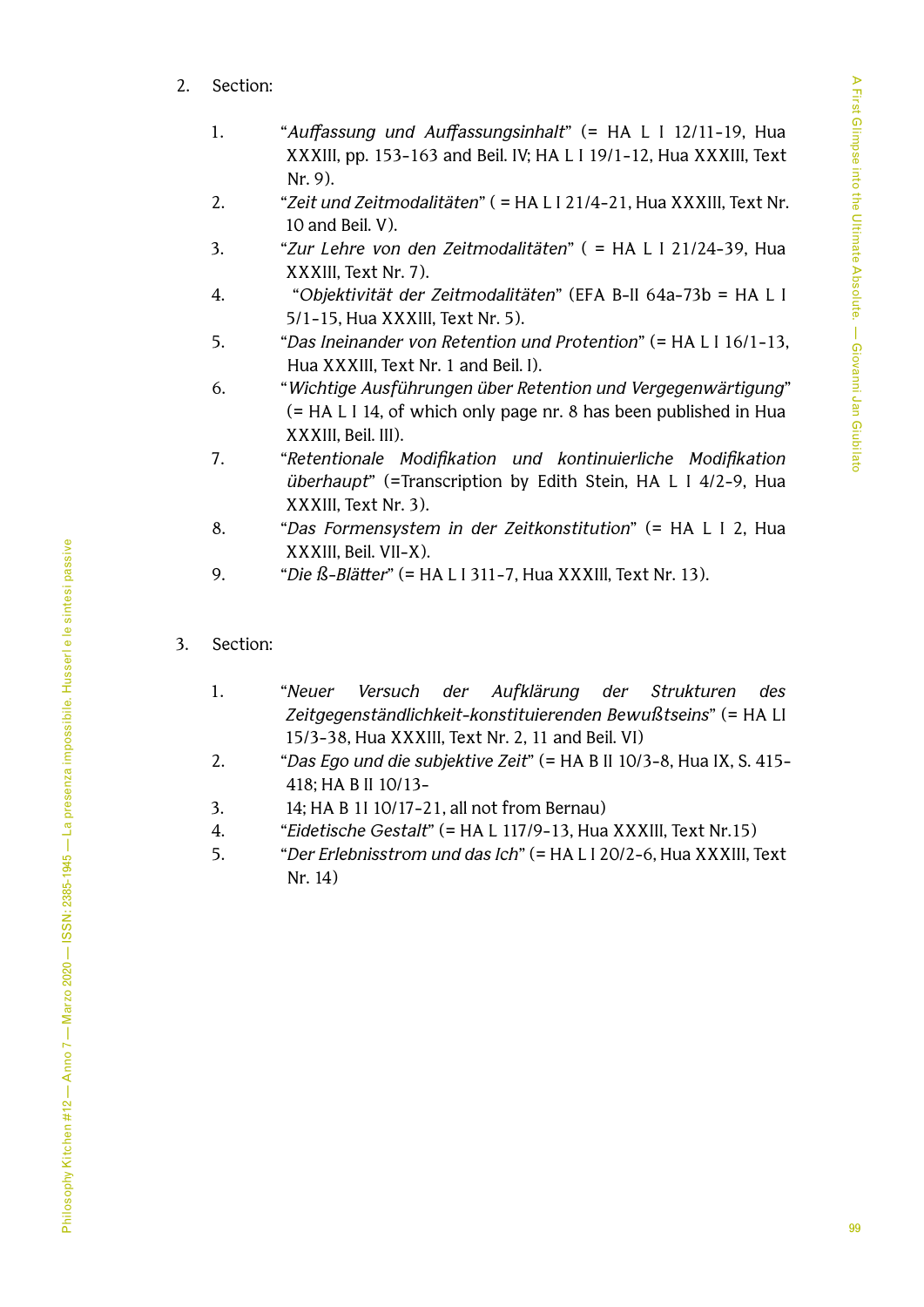#### **References**

- Almeida, G. (1972). *Sinn und Inhalt in der genetischen Phänomenologie Husserls*. Den Haag: Nijhoff.
- Bernet, R. (1983). *Die ungegenwärtige Gegenwart. Anwesenheit und Abwesenheit in Husserls Analysedes Zeitbewusstseins* (16-57). In Orth, E. (ed.) *Zeit und Zeitlichkeit bei Husserl und Heidegger*. Freiburg: Alber.
- Bruzina, R. (1993). The revision of the Bernau time-consciousness manuscripts: Status questionis – Freiburg 1928–1930. *ALTER*, n.1, 357-383.
- Id. (1994). The revision of the bernau time-consciousness manuscripts: New Ideas Freiburg, 1930-1933. *ALTER*, n. 2, 367-395.
- Id. (2004). *Edmund Husserl & Eugen Fink: beginnings and ends in phenomenology, 1928 – 1938*. New Haven: Yale University Press.
- Fink, E. (1966). *Studien zur Phänomenologie: 1930 1939*. Den Haag: Nijhoff.
- Id. (1988a). *VI. Cartesianische Meditation 1: Die Idee einer transzendentalen Methodenlehre.* Dordrecht: Kluwer.
- Id. (1988b). *VI. Cartesianische Meditation 2: Ergänzungsband*. Dordrecht: Kluwer.
- Id. (2006). *[Phänomenologische Werkstatt, Vol 1: Die Doktorarbeit und erste](https://katalog.ub.uni-freiburg.de/opac/RDSIndexrecord/1330616006)  [Assistenzjahre bei Husserl](https://katalog.ub.uni-freiburg.de/opac/RDSIndexrecord/1330616006)*. Freiburg / München: Karl Alber.
- Id. (2008). *Phänomenologische Werkstatt, Vol 2: Die Bernauer Zeitmanuskripte, Cartesianische Meditationen und System der phänomenologischen Philosophie.* Freiburg / München: Karl Alber.
- Giubilato, G. J. (2017). *Freiheit und Reduktion. Grundzüge einer phänomenologischen Meontik bei Eugen Fink (1927-1946)*. Nordhausen: Bautz.
- Heidegger, M. (1994). *Prolegomena Zur Geschichte Des Zeitbegriffs (GA 20)*. Frankfurt a. M.: Klostermann.
- Held, K. (1966). *Lebendige Gegenwart. Die Frage nach der Seinsweise des transzendentalen Ich bei Edmund Husserl*. Den Haag: Nijhoff.
- Husserl, E. (1966). *Analysen zur passiven Synthesis. Aus Vorlesungsund Forschungsmanuskripten (1918- 1926)*. Den Haag: Nijhoff.
- Id. (1968). *Briefe an Roman Ingarden. Mit Erläuterungen und Erinnerungen an Husserl.* Edited by R. Ingarden. Den Haag: Nijhoff.
- Id. (1969). *Zur Phänomenologie des inneren Zeitbewusstseins (1893-1917)*. Haag: Nijhoff.
- Id (1974). *Formale und transzendentale Logik. Versuch einer Kritik der logischen Vernunft*. Den Haag: Nijhoff.
- Id. (1976). *Ideen zu einer reinen Phänomenologie und phänomenologischen Philosophie. Erstes Buch*. Den Haag: Nijhoff.
- Id*.* (1980). *Phantasie, Bildbewusstsein, Erinnerung. Zur Phänomenologie der anschaulichen Vergegenwärtigungen. Texte aus dem Nachlass (1898- 1925)*. Den Haag: Nijhoff.
- Id. (1983). *Ideas Pertaining to a Pure Phenomenology and to a Phenomenological Philosophy. First Book*. Transl. F. Kersten. Den Haag: Nijhoff.
- Id. (1984) *Einleitung in die Logik und Erkenntnistheorie. Vorlesungen 1906/07*. Dordrecht: Nijhoff.
- Id. (1987). *Aufsätze und Vorträge (1911-1921)*. Dordrecht: Nijhoff.
- Id. (1989). *Ideas Pertaining to a Pure Phenomenology and to a Phenomenological Philosophy. Second Book*. Transl. R. Rojcewicz and A. Schuwer. Dordrecht: Kluwer.
- Id. (1991a). *On the phenomenology of the consciousness of internal time (1893-1917)*.